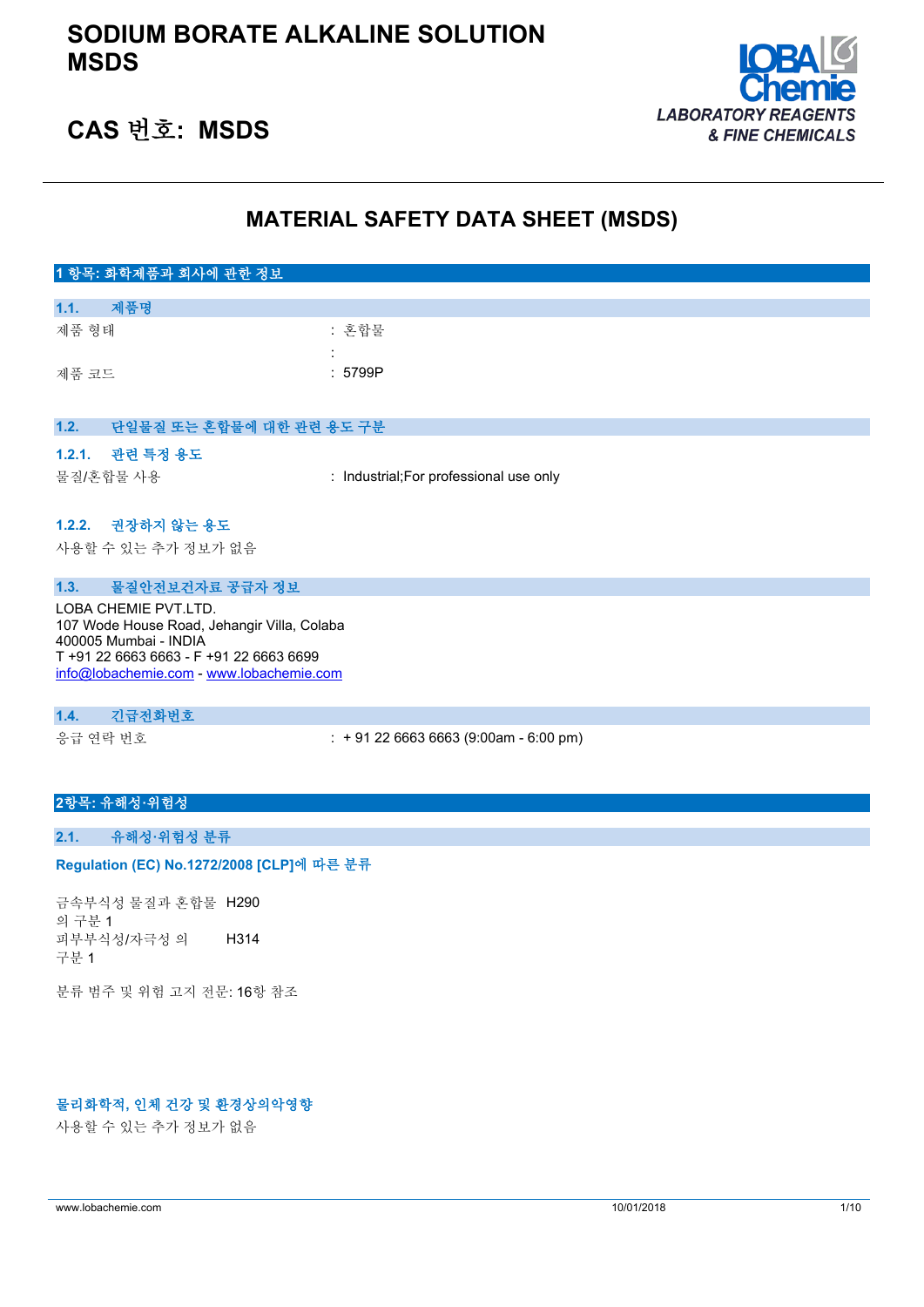물질안전보건자료

| 예방조치문구를 포함한 경고표지 항목<br>2.2.          |                                                                                                                                                                                                                           |
|--------------------------------------|---------------------------------------------------------------------------------------------------------------------------------------------------------------------------------------------------------------------------|
| 규정 (EC) No. 1272/2008에 따른 라벨 표시[CLP] |                                                                                                                                                                                                                           |
| 위험 표시 그림문자(CLP)                      |                                                                                                                                                                                                                           |
|                                      | GHS05                                                                                                                                                                                                                     |
| Signal word (CLP)                    | : 위험                                                                                                                                                                                                                      |
| 유해·위험 문구(CLP)                        | : H290 - 금속을 부식시킬 수 있음<br>H314 - Causes severe skin burns and eye damage                                                                                                                                                  |
| 예방 조치 문구(CLP)                        | : P280 - 보호장갑, 보호의, 안면 보호구, 안면보호구, 보안경 착용하시오.<br>P301+P330+P331 - 삼켰다면 입을 씻어내시오. 토하게 하려 하지 마시오<br>P305+P351+P338 - 눈에 묻으면 몇 분간 물로 조심해서 씻으시오. 가능하면<br>콘택트렌즈를 제거하시오. 계속 씻으시오<br>P308+P313 - 노출 또는 접촉이 우려되면 의학적인 조언·주의를 받으시오 |

### **2.3. 기타 정보**

사용할 수 있는 추가 정보가 없음

# **3항목: 구성성분의 명칭 및 함유량 3.1. 단일물질** 해당없음

### **3.2. 혼합물**

| 명칭                                                                                                                                 | 제품명                                                                | $\frac{9}{6}$ | <b>Regulation (EC)</b><br>No.1272/2008 [CLP]에<br>따른 분류 |
|------------------------------------------------------------------------------------------------------------------------------------|--------------------------------------------------------------------|---------------|--------------------------------------------------------|
| Water                                                                                                                              | (CAS 번호) 7732-18-5<br>(EC 번호) 231-791-2                            | $99 - 100$    | 분류되지 않음                                                |
| Disodium tetraborate decahydrate; borax<br>decahydrate<br>substance listed as REACH Candidate<br>(Disodium tetraborate, anhydrous) | (CAS 번호) 1303-96-4<br>(EC 번호) 215-540-4<br>(EC 색인 번호) 005-011-01-1 | $0.6 - 0.7$   | Repr. 1B, H360F<br>Repr. 1B, H360D                     |
| Sodium hydroxide                                                                                                                   | (CAS 번호) 1310-73-2<br>(EC 번호) 215-185-5<br>(EC 색인 번호) 011-002-00-6 | $0.1 - 0.2$   | Skin Corr. 1A, H314                                    |

H-공고문 본문: 16항 참조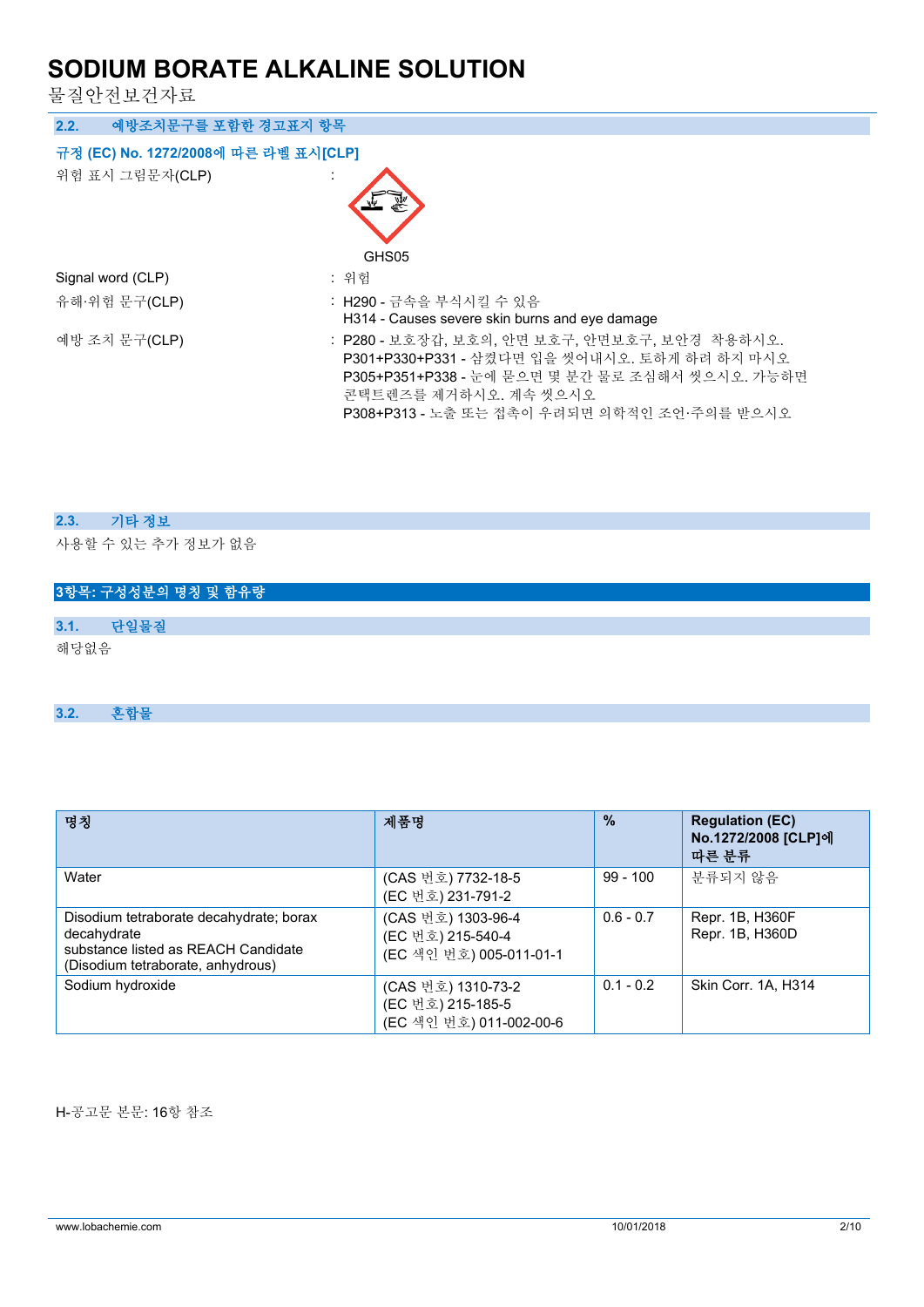물질안전보건자료

## **4항목: 응급조치요령**

| 4.1.<br>응급조치 요령                    |                                                                                                                                                              |
|------------------------------------|--------------------------------------------------------------------------------------------------------------------------------------------------------------|
| 흡입 후 응급 조치                         | : Remove person to fresh air and keep comfortable for breathing. If you feel unwell,<br>seek medical advice.                                                 |
| 피부 접촉 후 응급 조치                      | : Take off contaminated clothing. 다량의 비누 및 물로 부드럽게 씻어내시오. 피부<br>자극이 생기면 의학적인 조언·주의를 받으시오.                                                                    |
| 안구 접촉 후 응급 조치                      | : 가능하면 콘택트렌즈를 제거하시오. 계속 씻으시오. 몇 분간 물로 조심해서 씻으시오.<br>눈에 대한 자극이 지속되면 의학적인 조언·주의를 받으시오.                                                                         |
| 섭취 후 응급 조치                         | : Rinse mouth out with water. If you feel unwell, seek medical advice.                                                                                       |
| 변이원성<br>4.2.                       |                                                                                                                                                              |
| 증상/부상                              | : 피부에 심한 화상과 눈에 손상을 일으킴.                                                                                                                                     |
|                                    |                                                                                                                                                              |
| 즉각적인 치료 및 특수 치료 필요 여부 표시<br>4.3.   |                                                                                                                                                              |
| Treat symptomatically.             |                                                                                                                                                              |
| 5항목: 폭발·화재시 대처방법                   |                                                                                                                                                              |
| 적절한 소화제<br>5.1.                    |                                                                                                                                                              |
| 적절한 소화제                            | : Water spray. Foam. Dry powder. Carbon dioxide.                                                                                                             |
|                                    | : Do not use a heavy water stream.                                                                                                                           |
| 부적절한 소화재                           |                                                                                                                                                              |
| 5.2.<br>화학물질로부터 생기는 특정 유해성         |                                                                                                                                                              |
| 사용할 수 있는 추가 정보가 없음                 |                                                                                                                                                              |
|                                    |                                                                                                                                                              |
| 소방대원을 위한 조언<br>5.3.                |                                                                                                                                                              |
| 화재 진압 중 보호                         | : Do not attempt to take action without suitable protective equipment.                                                                                       |
|                                    |                                                                                                                                                              |
| 6항목: 누출사고시 대처방법                    |                                                                                                                                                              |
|                                    |                                                                                                                                                              |
| 6.1.<br>인체를 보호하기 위해 필요한 조치사항 및 보호구 |                                                                                                                                                              |
| 비응급 요원용<br>6.1.1.                  |                                                                                                                                                              |
| 응급 조치                              | : Evacuate unnecessary personnel.                                                                                                                            |
| 응급 구조대용<br>6.1.2.                  |                                                                                                                                                              |
| 보호 장비                              | : 적절한 개인 보호구를 착용하시오.                                                                                                                                         |
| 응급 조치                              | : Ventilate area.                                                                                                                                            |
|                                    |                                                                                                                                                              |
| 환경을 보호하기 위해 필요한 조치사항<br>6.2.       |                                                                                                                                                              |
| 환경으로 배출하지 마시오.                     |                                                                                                                                                              |
| 정화 또는 제거 방법<br>6.3.                |                                                                                                                                                              |
| 세척 방법                              | : 누출물을 모으시오. On land, sweep or shovel into suitable containers. Soak up spills<br>with inert solids, such as clay or diatomaceous earth as soon as possible. |
| 기타 항목 참조<br>6.4.                   |                                                                                                                                                              |
| 사용할 수 있는 추가 정보가 없음                 |                                                                                                                                                              |
| 7항목: 취급 및 저장방법                     |                                                                                                                                                              |
| 7.1.                               |                                                                                                                                                              |
| 안전취급요령                             |                                                                                                                                                              |
| 안전취급요령<br>위생 조치                    | : Avoid contact with skin and eyes.<br>: Wash hands and other exposed areas with mild soap and water before eating,                                          |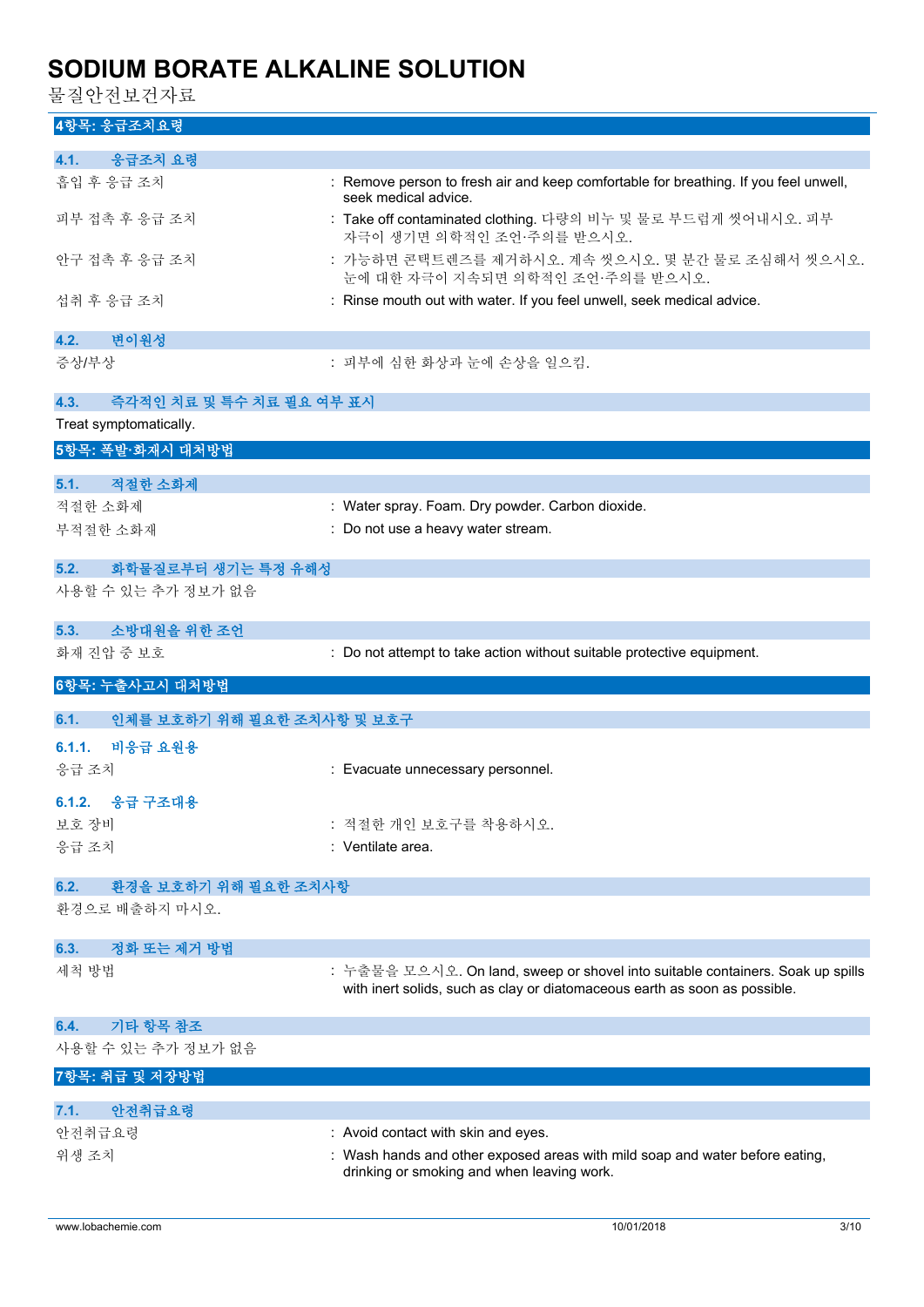물질안전보건자료

### **7.2. 피해야할 조건을 포함한 안전한 저장 방법**

보관 조건 : 용기를 단단히 밀폐하시오. 저온으로 유지하고 직사광선을 피하시오.

## **7.3. 특정 최종 사용**

사용할 수 있는 추가 정보가 없음

## **8항목: 노출방지 및 개인보호구**

## **8.1. 제어 매개 변수**

사용할 수 있는 추가 정보가 없음

| 8.2.<br>노출방지  |                                      |
|---------------|--------------------------------------|
| 손 보호          | : 보호 장갑                              |
| 눈 보호          | : Chemical goggles or safety glasses |
| 신체 보호         | : 적절한 보호복을 착용하시오                     |
| 호흡기 보호        | : 호흡 보호구를 착용하시오                      |
| 9항목: 물리화학적 특성 |                                      |

| 기본적인 물리화학적 특성에 대한 정보<br>9.1. |        |
|------------------------------|--------|
| 물리적 상태                       | : 액체   |
| 색상                           | : 자료없음 |
| 냄새                           | : 자료없음 |
| 냄새 역치                        | : 자료없음 |
| pH                           | : 자료없음 |
| 상대 증발 속도(부틸아세테이트=1)          | : 자료없음 |
| 융해점                          | : 자료없음 |
| 빙점                           | : 자료없음 |
| 초기 끓는점과 끓는점 범위               | : 자료없음 |
| 인화점                          | : 자료없음 |
| 자연발화온도                       | : 자료없음 |
| 분해온도                         | : 자료없음 |
| 인화성(고체, 기체)                  | : 자료없음 |
| 증기압                          | : 자료없음 |
| 20°C에서의 상대 증기 밀도             | : 자료없음 |
| 상대 밀도                        | : 자료없음 |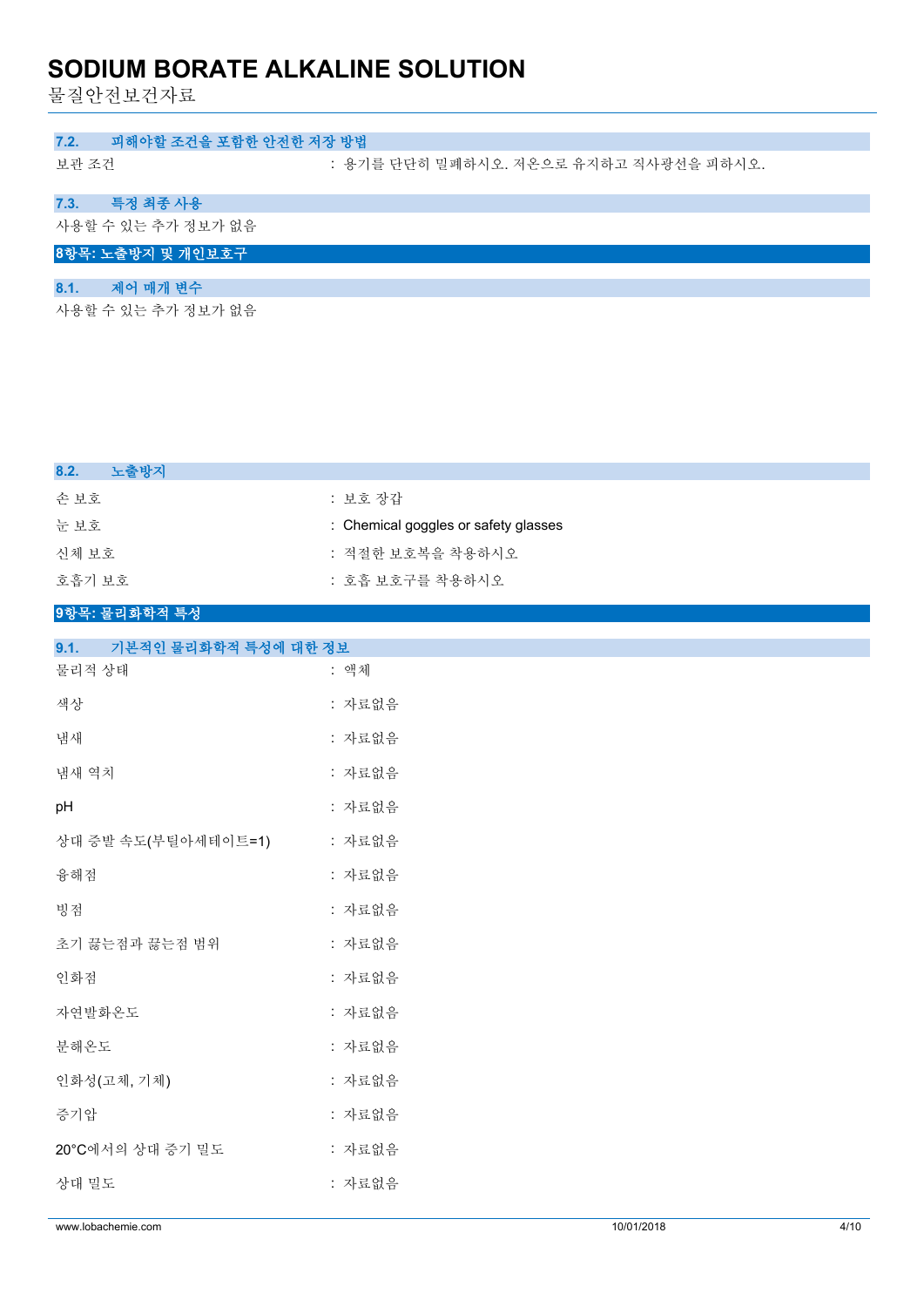물질안전보건자료

| 용해도                | : 자료없음 |
|--------------------|--------|
| n-옥탄올/물분배계수        | : 자료없음 |
| 점도, 운동학적           | : 자료없음 |
| 점도, 역학적            | : 자료없음 |
| 폭발성                | : 자료없음 |
| 사화성                | : 자료없음 |
| 인화 또는 폭발 범위의 상한/하한 | : 자료없음 |

| 그 밖의 참고사항<br>9.2.                 |           |
|-----------------------------------|-----------|
| 사용할 수 있는 추가 정보가 없음                |           |
| 10항목: 안정성 및 반응성                   |           |
|                                   |           |
| 10.1. 반응성                         |           |
| 사용할 수 있는 추가 정보가 없음                |           |
| 화학적 안정성<br>10.2.                  |           |
| Stable under normal conditions.   |           |
| 10.3. 유해 반응의 가능성                  |           |
| 사용할 수 있는 추가 정보가 없음                |           |
| 피해야 할 조건<br>10.4.                 |           |
| 직사광선. Overheating. Open flame. 열. |           |
| 10.5. 피해야 할 물질                    |           |
| 사용할 수 있는 추가 정보가 없음                |           |
| 10.6. 분해시 생성되는 유해물질               |           |
| 사용할 수 있는 추가 정보가 없음                |           |
| 11항목: 독성에 관한 정보                   |           |
| 11.1. 독성에 대한 정보                   |           |
| 급성 독성                             | : 분류되지 않음 |
|                                   |           |

| 피부 부식성 / 자극성       | : Causes severe skin burns and eye damage. |            |      |
|--------------------|--------------------------------------------|------------|------|
| 심한 눈손상 또는 자극성      | : 심각한 안구 손상, 범주 1, 암묵적                     |            |      |
| 호흡기 또는 피부 과민성      | : 분류되지 않음                                  |            |      |
| 생식세포 돌연변이 유발성      | : 분류되지 않음                                  |            |      |
| 발암성                | : 분류되지 않음                                  |            |      |
|                    |                                            |            |      |
| 생식독성               | : 분류되지 않음                                  |            |      |
| 특정 표적장기 독성 (1회노출)  | : 분류되지 않음                                  |            |      |
|                    |                                            |            |      |
| 특정 표적장기 독성 (반복노출)  | : 분류되지 않음                                  |            |      |
|                    |                                            |            |      |
| www.lobachemie.com |                                            | 10/01/2018 | 5/10 |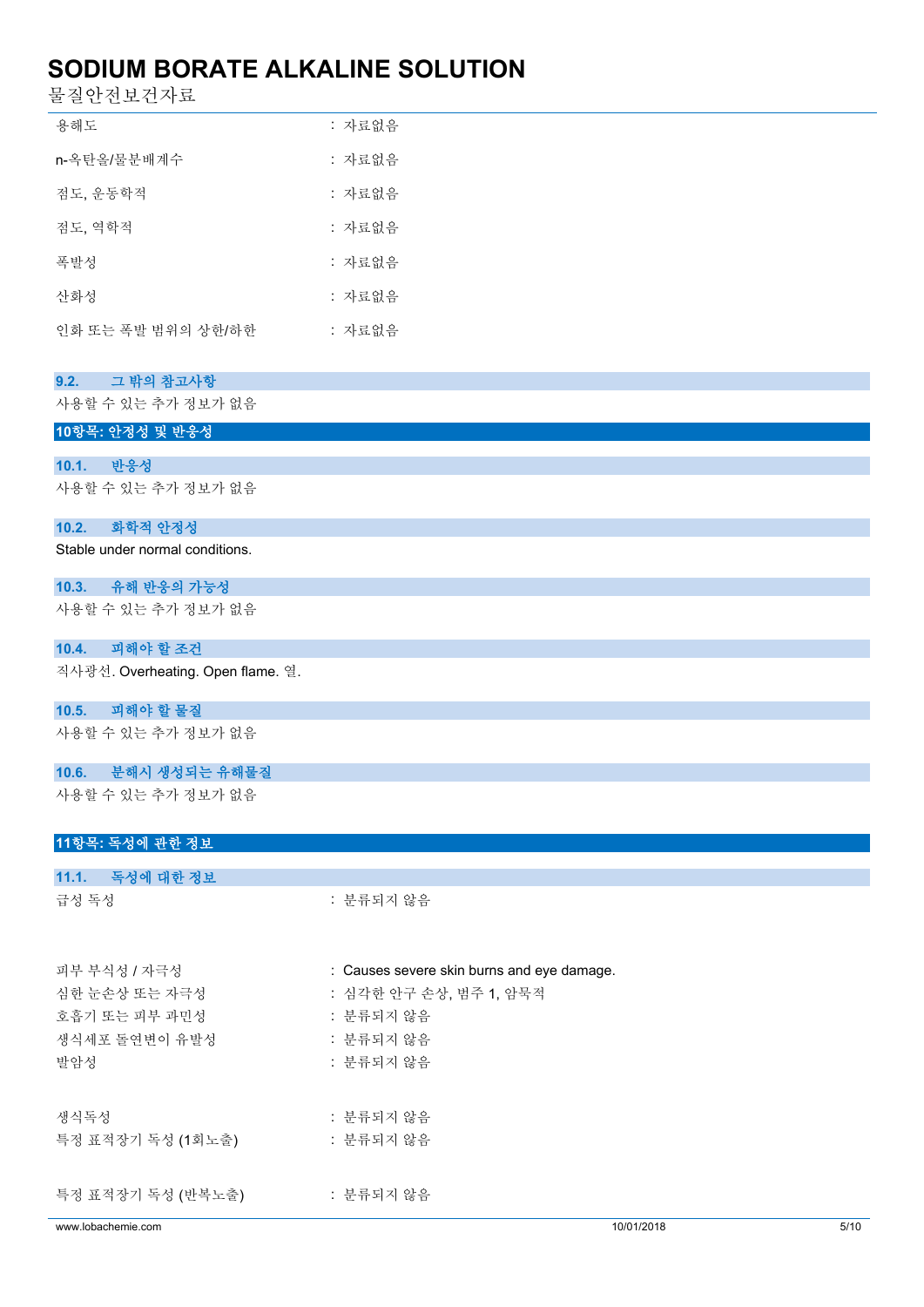물질안전보건자료

흡인유해성 : 분류되지 않음

| 12항목: 환경에 미치는 영향 |  |
|------------------|--|

#### **12.1. 독성**

사용할 수 있는 추가 정보가 없음

#### **12.2. 잔류성 및 분해성**

사용할 수 있는 추가 정보가 없음

#### **12.3. 생물농축성**

사용할 수 있는 추가 정보가 없음

### **12.4. 토양이동성**

사용할 수 있는 추가 정보가 없음

#### **12.5. PBT 및 vPvB 평가 결과**

| 성분          |                                                                                                        |
|-------------|--------------------------------------------------------------------------------------------------------|
| (1303-96-4) | └ 이 물질/혼합물은 REACH 규정, 부록 XIII의 기준 PBT을(를) 충족하지 않음<br>│ 이 물질/혼합물은  REACH 규정, 부록 XⅢ의 기준 vPvB을(를) 충족하지 않음 |

#### **12.6. 기타 유해 영향**

사용할 수 있는 추가 정보가 없음

#### **13항목: 폐기시 주의사항**

**13.1. 폐기물 처리법** 사용할 수 있는 추가 정보가 없음

#### **14항목: 운송에 필요한 정보**

ADR / RID / IMDG / IATA / ADN 에 따름

| 유엔번호(UN No.)<br>14.1.       |                                        |            |      |
|-----------------------------|----------------------------------------|------------|------|
| UN-번호(ADR)                  | : 1824                                 |            |      |
| UN-번호 (IMDG)                | : 1824                                 |            |      |
| UN-번호(IATA)                 | : 1824                                 |            |      |
| UN-번호(ADN)                  | : Not regulated                        |            |      |
| UN-번호(RID)                  | : Not regulated                        |            |      |
|                             |                                        |            |      |
| 적정선적명<br>14.2.              |                                        |            |      |
| 고유 운송 명칭(ADR)               | : SODIUM HYDROXIDE SOLUTION            |            |      |
| Proper Shipping Name (IMDG) | $\therefore$ SODIUM HYDROXIDE SOLUTION |            |      |
| www.lobachemie.com          |                                        | 10/01/2018 | 6/10 |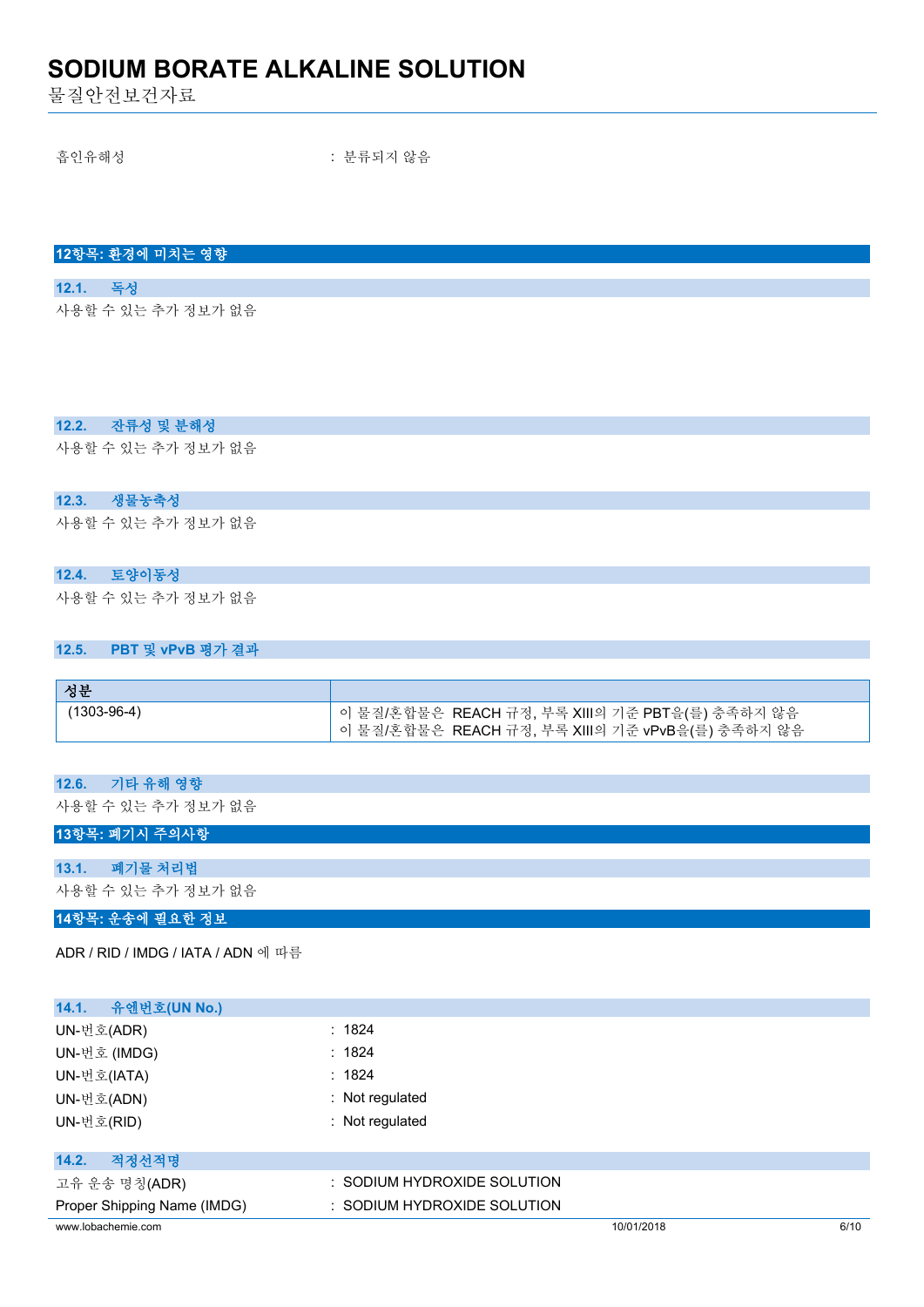물질안전보건자료

| 고유 운송 명칭(IATA)                       | : SODIUM HYDROXIDE SOLUTION                        |
|--------------------------------------|----------------------------------------------------|
| 고유 운송 명칭(ADN)                        | : Not regulated                                    |
| 고유 운송 명칭(RID)                        | : Not regulated                                    |
| Transport document description (ADR) | : UN 1824 SODIUM HYDROXIDE SOLUTION, 8, III, $(E)$ |
| 운송 문서 기술 (IMDG)                      | : UN 1824 SODIUM HYDROXIDE SOLUTION, 8, III        |
| 운송 문서 기술 (IATA)                      | : UN 1824 SODIUM HYDROXIDE SOLUTION, 8, III        |
|                                      |                                                    |
| 14.3.<br>운송에서의 위험성 등급                |                                                    |
| <b>ADR</b>                           |                                                    |

| AUR                 |     |
|---------------------|-----|
| 운송 위험 분류 (ADR)      | : 8 |
| Danger labels (ADR) | : 8 |



### **IMDG**

운송 위험 분류 (IMDG) : 8 Danger labels (IMDG) : 8

| 운송 위험 분류 (IATA) | : 8 |
|-----------------|-----|
| 위험 표지 라벨(IATA)  | : 8 |



:



### **ADN**

운송 위험 분류 (ADN) : Not regulated

### **RID**

운송 위험 분류 (RID) : Not regulated

| 14.4.<br>용기등급 |                  |
|---------------|------------------|
| 포장 등급(ADR)    | $\therefore$ III |
| 포장 등급(IMDG)   | $\therefore$ III |
| 포장 그룹(IATA)   | $\therefore$ III |
| 포장 그룹(ADN)    | : Not regulated  |
| 포장 등급(RID)    | : Not regulated  |
|               |                  |
| 14.5. 환경 유해성  |                  |
| 환경에 위험        | : No             |
| 해양오염물질        | : No             |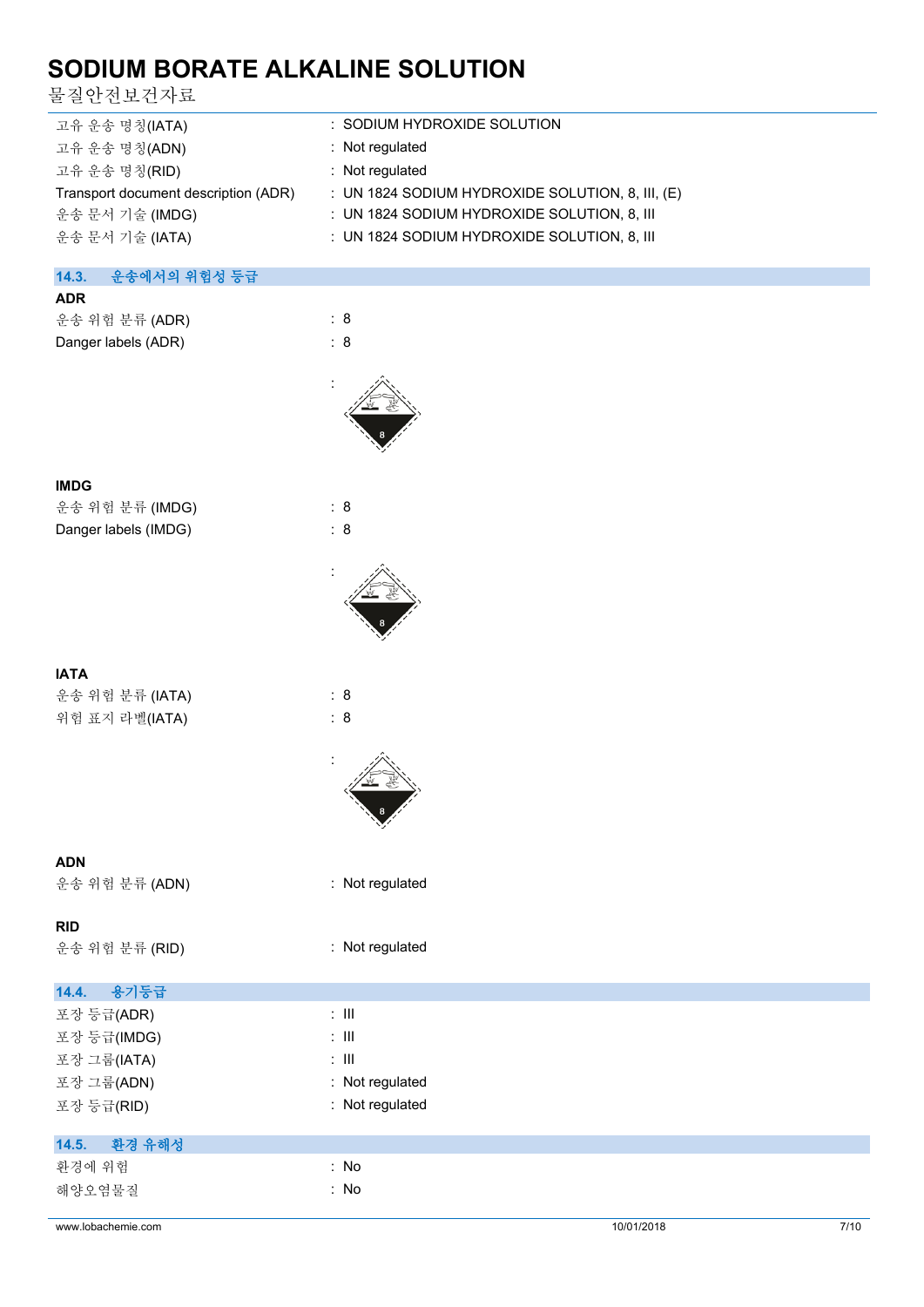물질안전보건자료

그 밖의 참고사항 ٢ 기능 표현 : 가용 추가 정보 없음

## **14.6. 사용자를 위한 특별 주의사항**

| - 내륙 수송                                                      |                              |
|--------------------------------------------------------------|------------------------------|
| 분류 코드(UN)                                                    | $\therefore$ C5              |
| 일정량(ADR)                                                     | : 5L                         |
| 극소량(ADR)                                                     | :E1                          |
| Packing instructions (ADR)                                   | : P001, IBC03, LP01, R001    |
| Mixed packing provisions (ADR)                               | : MP19                       |
| Portable tank and bulk container<br>instructions (ADR)       | : T4                         |
| Portable tank and bulk container special<br>provisions (ADR) | : TP1                        |
| Tank code (ADR)                                              | : L4BN                       |
| 탱크 수송용 차량                                                    | : AT                         |
| 운송 범주(ADR)                                                   | : 3                          |
| Special provisions for carriage - Packages<br>(ADR)          | : V12                        |
| 위험 식별 번호(Kemler 번호)                                          | 80<br>t.                     |
| 오렌지 플레이트                                                     | $\ddot{\cdot}$<br>80<br>1824 |
| 터널 제한 코드 (ADR)                                               | : E                          |
| EAC 코드                                                       | : 2R                         |
|                                                              |                              |
| - 해상 운송                                                      |                              |
| Special provision (IMDG)                                     | : 223                        |
| Limited quantities (IMDG)                                    | : 5 L                        |
| 극소량(IMDG)                                                    | : E1                         |
| Packing instructions (IMDG)                                  | : P001, LP01                 |
| IBC packing instructions (IMDG)<br>Tank instructions (IMDG)  | : IBC03<br>: T4              |
| Tank special provisions (IMDG)                               | $:$ TP1                      |
| EmS-No. (Fire)                                               | $: F-A$                      |
| EmS-No. (Spillage)                                           | : S-B                        |
| Stowage category (IMDG)                                      | : A                          |
| Segregation (IMDG)                                           | : SG35                       |
| - 항공 운송                                                      |                              |
| PCA 예상 수량(IATA)                                              | : E1                         |
| PCA 제한 수량(IATA)                                              | : Y841                       |
| PCA 제한 수량 최대 순수량(IATA)                                       | : 1L                         |
| PCA 포장 지침(IATA)                                              | :852                         |
| PCA 최대 순수량(IATA)                                             | : 5L                         |
| CAO 포장 지침(IATA)                                              | : 856                        |
| CAO 최대 순수량(IATA)                                             | : 60L                        |
| 특별 공급(IATA)                                                  | : A3                         |
| ERG 코드(IATA)                                                 | : 8L                         |
|                                                              |                              |

## **- 국내 수로 운송**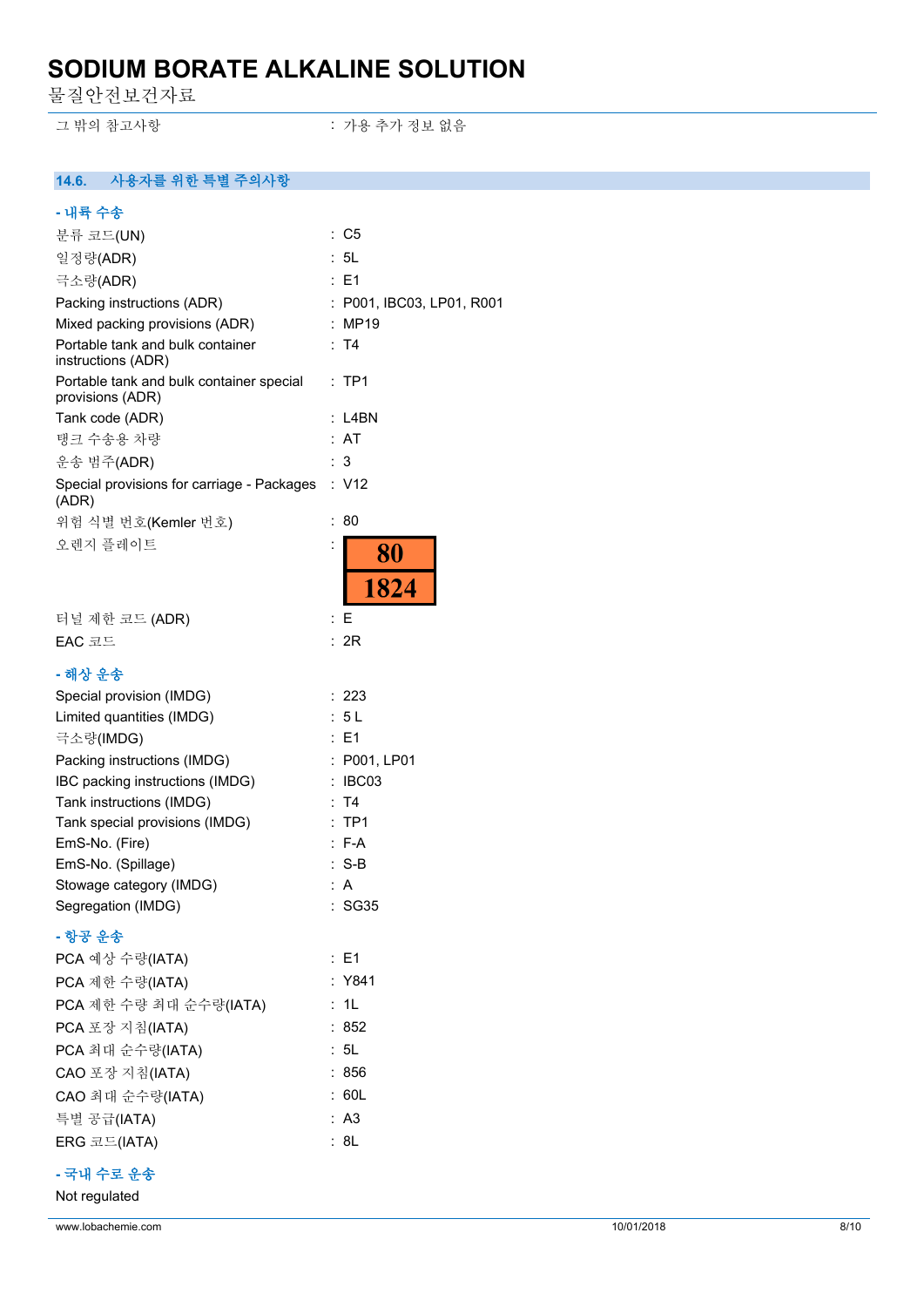물질안전보건자료

#### **- 철도 수송**

Not regulated

#### **14.7. MARPOL 73/78 별첨 II 및 IBC 코드에 따른 대량 운송**

해당없음

### **15항목: 법적 규제현황**

#### **15.1. 안전, 보건 및 환경과 관련하여 단일물질 또는 혼합물에 대한 특별 규정/법규**

**15.1.1. EU 규정**

Contains no substances with Annex XVII restrictions REACH 허가 후보 물질 목록에 등재된 물질: Disodium tetraborate, anhydrous (EC 215-540-4, CAS 1303-96-4) 함유

Contains no REACH Annex XIV substances.

#### **15.1.2. 국가 규정**

#### **독일**

| AwSV/VwVwS Annex reference                                                     | : Water hazard class (WGK) 3, strongly hazardous to water (Classification according<br>to AwSV, Annex 1)            |
|--------------------------------------------------------------------------------|---------------------------------------------------------------------------------------------------------------------|
| 12th Ordinance Implementing the Federal<br>Immission Control Act - 12. BlmSchV | 12차 BlmSchV(배출 방지 법령) (심각한 사고에 대한 규정) 미대상                                                                           |
| 데마크<br>-피-그 -그 -그 -그 -그 그 -그                                                   | المتحاد ومعراق والانتجاب وبالمستحدث والمناقصة والمتحدث والمتناقص والمستحدث والمستحدث والمتحدث والمتحادين والمتحالات |

#### 텐마크 규정 권장사항 **(busing the Unity Coung people below the age of 18 years are not allowed to use the product** The requirements from the Danish Working Environment Authorities regarding work with carcinogens must be followed during use and disposal

#### **15.2. 화학 물질 안정성 평가**

사용할 수 있는 추가 정보가 없음

#### **16항목: 그 밖의 참고사항**

제H상 및 EUH상 전문:

| www.lobachemie.com | 10/01/2018           | 9/10 |
|--------------------|----------------------|------|
| H <sub>290</sub>   | 금속을 부식시킬 수 있음        |      |
| Skin Corr. 1A      | 피부부식성/자극성 의 구분 1A    |      |
| Skin Corr. 1       | 피부부식성/자극성 의 구분 1     |      |
| Repr. 1B           | 생식독성 의 구분 1B         |      |
| Repr. 1B           | 생식독성 의 구분 <b>1B</b>  |      |
| Met. Corr. 1       | 금속부식성 물질과 혼합물 의 구분 1 |      |